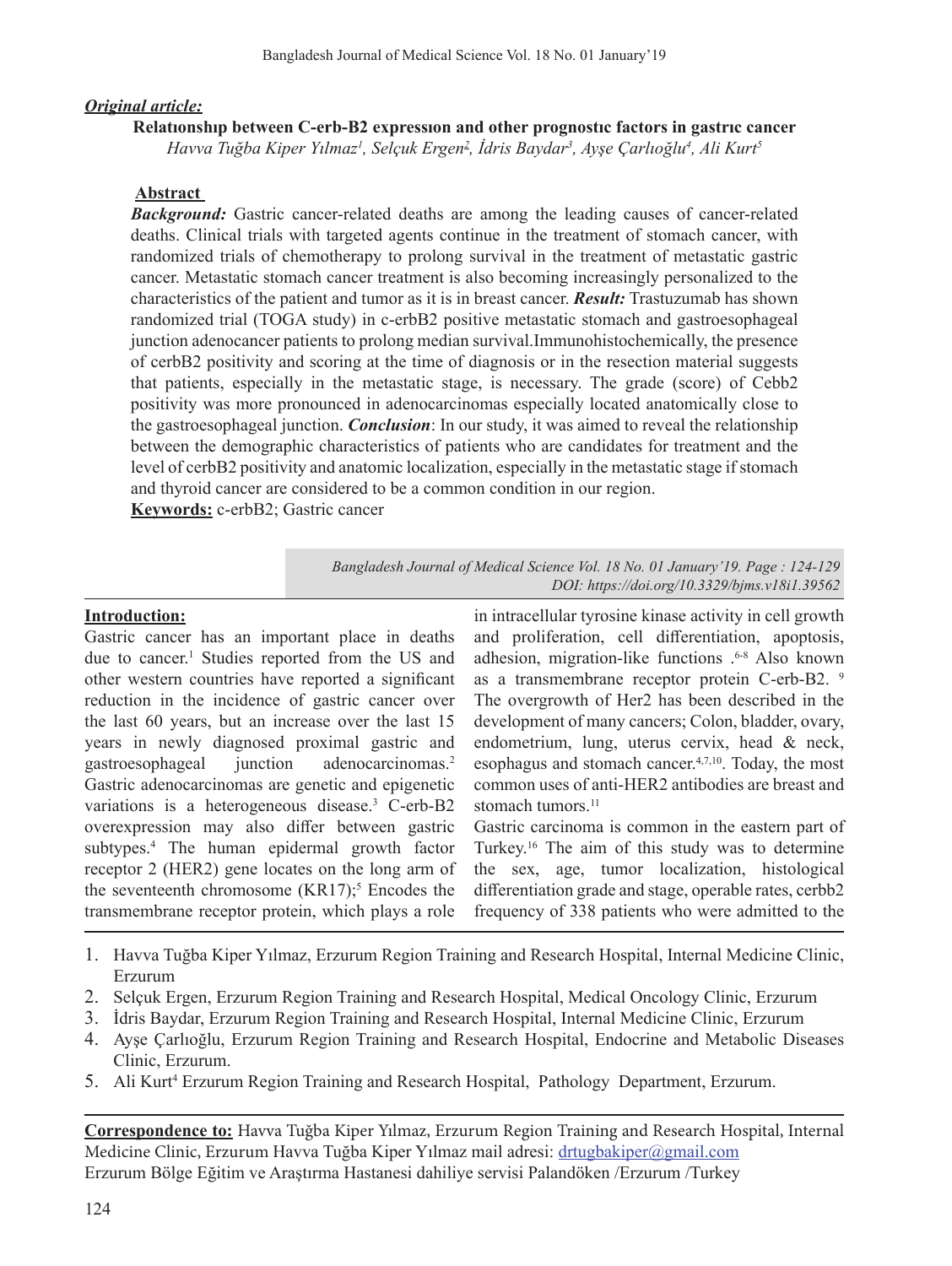Erzurum Regional Training and Research Hospital Medical Oncology outpatient clinic between January 2015 and January 2017 and to evaluate their interrelationships.

## **Patients and methods**

The study consisted of 338 patients admitted to the Erzurum Regional Training and Research Hospital Medical Oncology outpatient clinic between January 2015-and January 2017, who had gastric adenocancer diagnosis in our hospital or another center. The information about the patients was obtained by retrospectively reviewing the computer automation system used in our hospital, hospital files of the patients and patient files in the oncology unit. Gender, age, localization of tumor, grade and stage of histologic differentiation, operable rates, frequency of CBR2, and interrelationships were evaluated in patients who concluded as adenocarcinoma.

### **Statistical Analysis**

IBM SPSS Statistics version 18 computer program was used for statistical analysis. For the 95% confidence interval, 2-way p-values were used for all tests and the significance level of p-value was considered to be smaller than  $5\%$  (p <0.05). Student's t test, Mann Whitney U test, Chi-square, Fisher Exact, Pearson and Sperman correlation tests were used in the analyzes.

**Ethical approval**: The research was accepted by the ethics committee of Erzurum Region Training and Research Hospital, Internal Medicine Clinic, Erzurum.

## **Results**

The average age of 334 patients participating in the study was 64.62.7% of the cases were male and 37.3% were female.29,9% of female patients had gastric adenocarcinom, 7,4% gastroesophageal junction adenocarcinom.49.1% of the male patients had gastric gastricadenocarcinom, 13.6%gastroesophageal junction adenocarcinom.79% of the group was gastric cancer and 21% of the group was gastroesophageal junction adenocarcinom.There was no significant difference in the incidence of gastric cancer among males and females. (Male:  $62,7\%$  n = 212, female: 37,3% n = 126, chi-square score: 0,68).65.3% of the cases were operable and 34.7% were inoperable. (table5) In the analysis performed, the operable ones were found to be significantly higher in the cardia and gastroesophageal junction tumors.(Chi-square: 0.013). The tumor was found in 61 cases (18.2%) corpus, 4 cases (1.2%) fundus, 103 cases (30,7%) in cardia, 80 cases (23,8%) in gastroesophageal complex, 41 cases In 19 cases (5.7%), it was found

to be localized in the comple gastric and in 28 cases (8,3%) in lesser curvature. There was no significant relationship between sex and localization in the analysis. (Chi-square score: 0.514.) (table1)

In immunohistochemical examination; 147 patients had C-erb-B2 expression. There was no significant relationship between sex and Cerb b2 score in the analysis. (Male:  $66,7\%$  n = 147, female:  $33,3\%$  n = 49, chi-square score: 0,175).(table2)In gastroesophageal junction adenocarcinom.,cerb b2 positivity is significantly higher. (gastricadenocarcinom: 79,6%  $n = 117$ , gastroesophageal junction adenocarcinom: 20,4%  $n = 30$ , chi-square score: 0,045) There is no significant difference between histopathological types and cerb2scorus. In the analysis performed, signet ring cell type was found significantly more in women. (Fisher exact score: 0.04)(table 3- table 4)

According to Lauren's classification ;40 patients (11,9%) were intestinal type gastric adenocarcinomas, 294 patients (87,8%) were of diffuse type adenocarcinomas. Of 19 intestinal type adenocarciomas, 11 (7,5%) cases showed Her2/ neu expression, whereas only 97 (66%) of 127 diffuse gastric carcinomas were found positive. The difference of C-erb-B2 overexpression rates between intestinal and diffuse type carcinomas wasnot statistically significant

When grouped according to stage; 7 patients  $(2,1\%)$ were in stage I,29 patients (8,7%) were in stage II , 155 patients (46,3%) were instage III and 144 (43%) patients were in stage IV.There was no significant difference between histological type and stage. There is no significant difference between stage and cerb2 score.

### **Discussion**

Althoughtheprevalence of gastricadenocarcinoma has decreased in thelastdecade; It is still the third mostcommoncause of cancerdeathafterlungcancerandliverworldwide12. The cancer records in Turkey are 2455 and the frequency of gastric cancer is 8.52% according to the Ministry of Health 2014 data.13. The incidence of gastric cancer varies in different geographical regions. Gastric cancer is common in Turkey in the region of Erzurum.<sup>14</sup> In this study, we evaluated the data of 338 patients who were admitted to Erzurum regional education and research hospital Medical Oncology outpatient clinic between January 2015 and January 2017.

Theincidence of stomachcancer in males is morethanfemales17Themale / femaleratio of the casegroup in our study was  $1,6 / 1$  (62,7% male,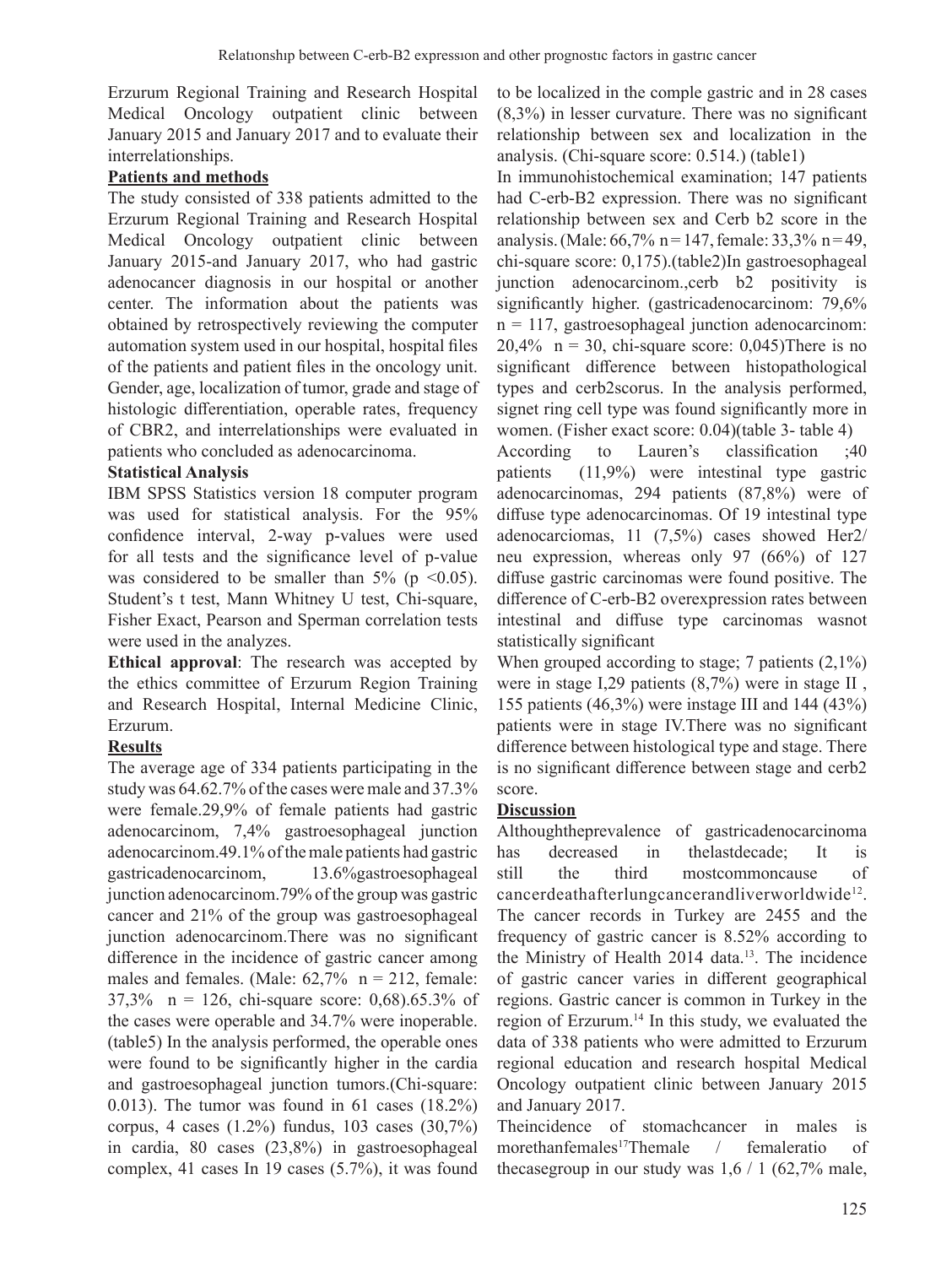|       |        |            | <b>Tumor localization</b> |                      |       |                              |        |                   |                     |              |
|-------|--------|------------|---------------------------|----------------------|-------|------------------------------|--------|-------------------|---------------------|--------------|
|       |        |            |                           | corpus fundus cardia |       | gastroesophageal<br>junction | antrum | Comple<br>gastric | lesser<br>curvature | <b>Total</b> |
| sex   | female | Count      | 21                        | 3                    | 39    | 30                           | 16     | $\overline{4}$    | 12                  | 125          |
|       |        | % of Total | 6,3%                      | 0,9%                 | 11,6% | 8,9%                         | 4,8%   | 1,2%              | 3,6%                | 37,2%        |
|       | male   | Count      | 40                        | 1                    | 64    | 50                           | 25     | 15                | 16                  | 211          |
|       |        | % of Total | 11,9%                     | 0,3%                 | 19,0% | 14,9%                        | 7,4%   | 4,5%              | 4,8%                | 62,8%        |
| Total |        | Count      | 61                        | $\overline{4}$       | 103   | 80                           | 41     | 19                | 28                  | 336          |
|       |        | % of Total | 18,2%                     | 1,2%                 | 30,7% | 23,8%                        | 12,2%  | 5,7%              | 8,3%                | 100.0%       |

# **Table2: Association between c-erbB2 expression and sex Crosstabulation**

|       |        |            | cerb2    |          | Total  |  |
|-------|--------|------------|----------|----------|--------|--|
|       |        |            | negative | positive |        |  |
|       |        | Count      | 15       | 34       | 49     |  |
|       | female | % of Total | 10,2%    | 23,1%    | 33,3%  |  |
| sex   | male   | Count      | 23       | 75       | 98     |  |
|       |        | % of Total | 15,6%    | 51,0%    | 66,7%  |  |
| Total |        | Count      | 38       | 109      | 147    |  |
|       |        | % of Total | 25,9%    | 74,1%    | 100,0% |  |

| Table3 Association between c-erbB2 expression and diagnosis |                                                                                    |            |              |       |       |       |              |  |
|-------------------------------------------------------------|------------------------------------------------------------------------------------|------------|--------------|-------|-------|-------|--------------|--|
|                                                             |                                                                                    |            |              |       |       |       |              |  |
|                                                             |                                                                                    |            | $\mathbf{0}$ |       |       |       | <b>Total</b> |  |
| Diognosis                                                   | Gastric<br>adenocarsinom<br>gastroesophageal<br>junction<br>adenocarcinom<br>Total | Count      | 36           | 33    | 31    | 17    | 117          |  |
|                                                             |                                                                                    | % of Total | 24,5%        | 22,4% | 21,1% | 11,6% | 79,6%        |  |
|                                                             |                                                                                    | Count      | 2            | 10    | 10    | 8     | 30           |  |
|                                                             |                                                                                    | % of Total | 1,4%         | 6,8%  | 6,8%  | 5,4%  | 20,4%        |  |
|                                                             |                                                                                    | Count      | 38           | 43    | 41    | 25    | 147          |  |
|                                                             |                                                                                    | % of Total | 25.9%        | 29.3% | 27,9% | 17.0% | 100,0%       |  |

### **Table4: Association between c-erbB2 expression anddiagnosis Crosstab**

|           |                                                                |              | cerb <sub>2</sub> |          |              |
|-----------|----------------------------------------------------------------|--------------|-------------------|----------|--------------|
|           |                                                                |              | negative          | positive | <b>Total</b> |
| diognosis | Gastric                                                        | Count        | 36                | 81       | 117          |
|           | adenocarsinom<br>gastroesophageal<br>junction<br>adenocarcinom | $%$ of Total | 24,5%             | 55,1%    | 79,6%        |
|           |                                                                | Count        | 2                 | 28       | 30           |
|           |                                                                | % of Total   | 1,4%              | 19,0%    | 20,4%        |
|           |                                                                | Count        | 38                | 109      | 147          |
| Total     |                                                                | % of Total   | 25,9%             | 74,1%    | 100,0%       |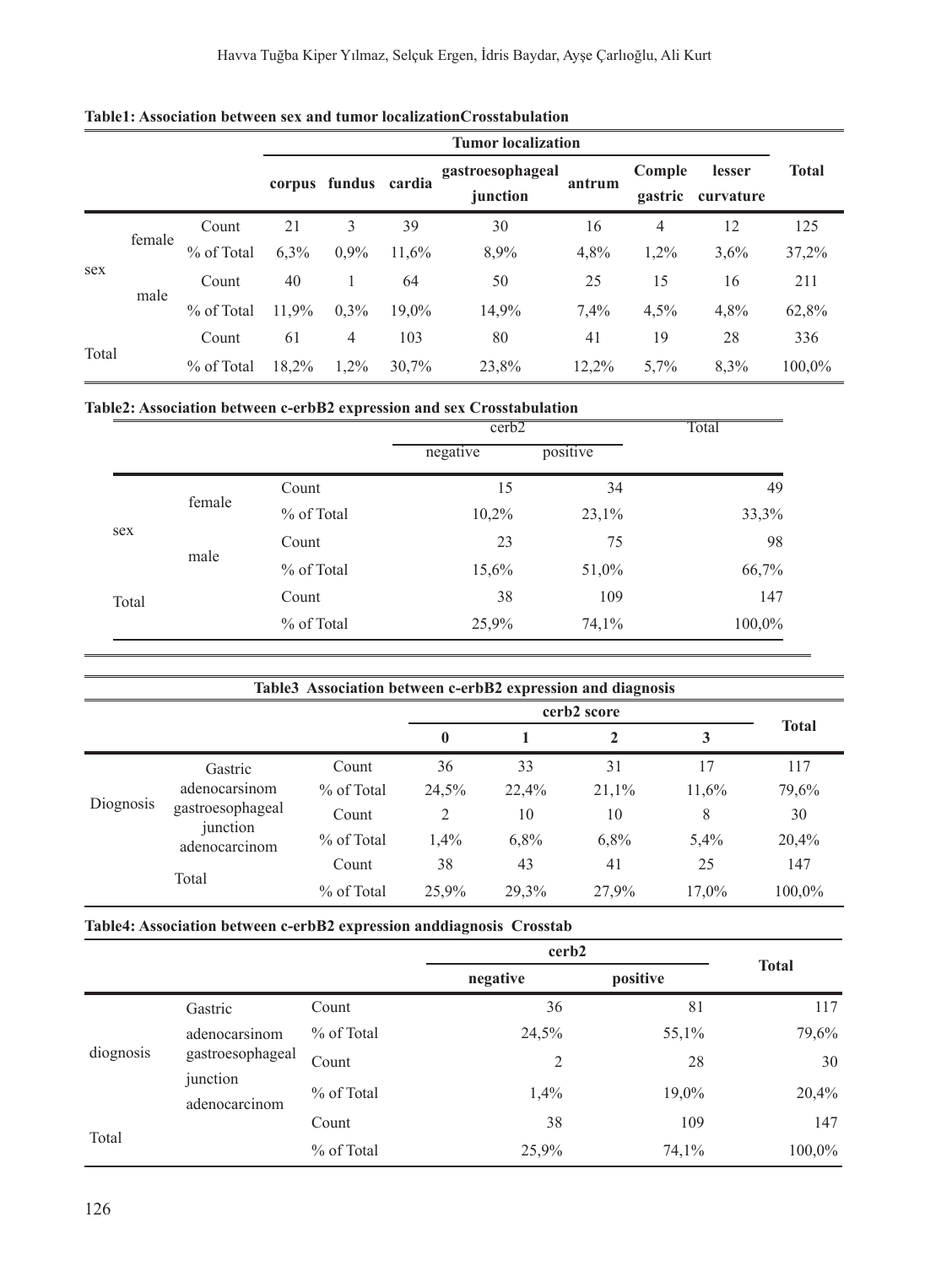|              |                  |            | <b>Operation history</b> |         | <b>Total</b>   |
|--------------|------------------|------------|--------------------------|---------|----------------|
|              |                  |            | Non-operabl              | operabl |                |
|              |                  | Count      | 34                       | 27      | 61             |
|              | corpus           | % of Total | 10,1%                    | 8,1%    | 18,2%          |
|              | fundus           | Count      | 1                        | 3       | $\overline{4}$ |
|              |                  | % of Total | 0,3%                     | 0,9%    | 1,2%           |
|              |                  | Count      | 71                       | 32      | 103            |
|              | cardia           | % of Total | 21,2%                    | 9,6%    | 30,7%          |
| Tumor        | gastroesophageal | Count      | 63                       | 16      | 79             |
| localization | junction         | % of Total | 18,8%                    | 4,8%    | 23,6%          |
|              |                  | Count      | 23                       | 18      | 41             |
|              | antrum           | % of Total | 6,9%                     | 5,4%    | 12,2%          |
|              | Comple gastric   | Count      | 10                       | 9       | 19             |
|              |                  | % of Total | $3,0\%$                  | 2,7%    | 5,7%           |
|              |                  | Count      | 18                       | 10      | 28             |
|              | lesser curvature | % of Total | 5,4%                     | $3,0\%$ | 8,4%           |
|              |                  | Count      | 220                      | 115     | 335            |
| Total        |                  | % of Total | 65,7%                    | 34,3%   | 100,0%         |

**Table5: Association between localization and operation history Crosstab**

37,3% female).Ourresultsweresimilartodata of TURKEY.Despite a decliningtrend in the incidence of gastric cancer in recent years, it is reported that there is an increase in proximallocalized gastric cancer.18 Proximal tumors have worse prognosis than distal tumors because of their larger size, increasing frequency, deeper invasion and lymph node metastasis more frequent. In our study, proximal stomach cancer was detected in 54.5% of our cases and distal gastric cancer incidence was found to be 45,5.9%.

The TNM staging system is an extremely important and guiding system of staging stomach cancer staging, prognosis determination and shaping of treatment. Parameters such as the depth of invasion of the tumour (T), local lymph node metastasis (N) and distant metastasis (M) are used in TNM staging. The studies show that patients in the same pathological stage may have different prognosis. Many biological reagents are observed in order to determine these different prognostic groups.<sup>19,20</sup>

Surgical, chemotherapy and radiotherapy treatment options for gastric cancer may be combined. The only potential treatment for gastric cancer is surgery. In our study,65.3% of the cases were operable and 34.7% were inoperable. In the analysis performed, the operable ones were found to be significantly higher in the cardia and gastroesophageal junction tumors.(Chi-square: 0.013).

Determination of prognostic factors in gastric cancer has an important role in estimating the survival of the patients and determining the treatment method.21Targeted therapy in gastric cancer treatment has begun to use the increasing value of trastuzumab (EGFR antibody) with ToGa study, also included in the guideline of NCCN2013<sup>22</sup>. HER2 over expression and/or amplification might be a molecular abnormality linked to the development of gastric cancer.23Upregulation of matrixmetalloproteinasesby c-erbB2 can alsoresult in an increasedinvasiveness, a strongerangiogenicresponse, and a higherapoptosisresistance<sup>24</sup> In our study, only 146 patients were found to have HER2 receptor status. Tanner et al. Identified HER2 amplification in 12% of 131 cases of gastric adenocarcinoma and 24% of 100 cases with gastroesophageal junction tumor.<sup>25</sup> In our study, In gastroesophageal junction adenocarcinom., cerb b2 positivity is significantly higher. (gastricadenocarcinom: 79,6% n = 117, gastroesophageal junction adenocarcinom: 20,4%  $n = 30$ , chi-square score: 0,045)In the widest range of study on HER2 expression, 3883 patients with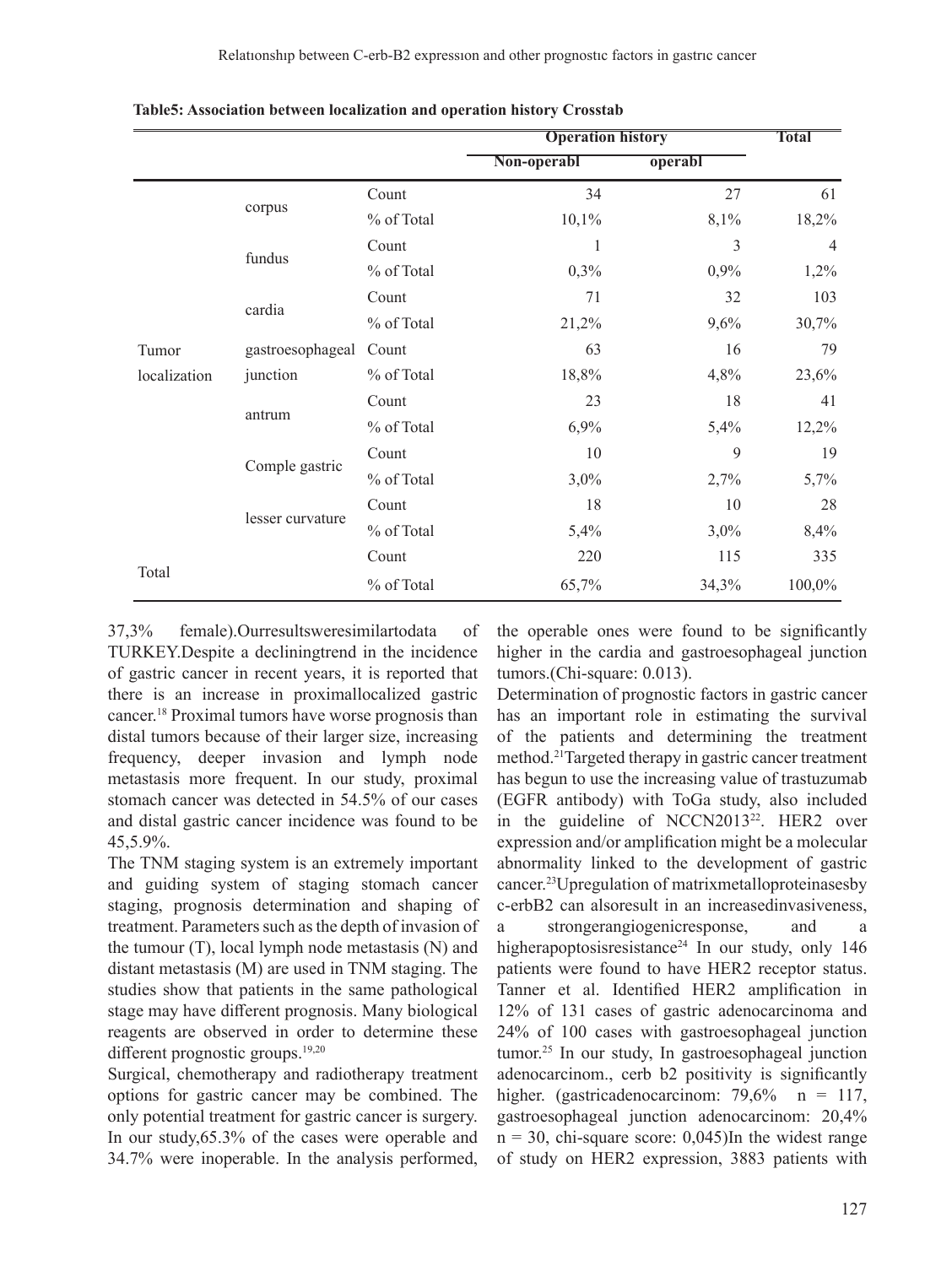advanced stage gastric cancer were evaluated and HER2 positivity was found as 22.9%.<sup>26</sup> In this study, In gastroesophageal junction tumors, HER2 positivity was identified at a higher rate than the gastric tumors. (23,8% n:80)

**Conclusion:** All these results suggest that C-erbB-2 has been reported in the literature a prognostic factor independent of other factors .These data can make some contribution towards improving the prediction of the efficacy of trastuzumab-based therapy in gastric cancer

**Conflict of interest:** Authors declare no conflict of interest.

## **Authors' Contributions:**

Data gathering and idea owner of this study: Havva Tuğba Kiper Yılmaz

Study design: Havva Tuğba Kiper Yılmaz, Selçuk Ergen,

Data gathering: Havva Tuğba Kiper Yılmaz, İdris Baydar

Writing and submitting manuscript: Havva Tuğba Kiper Yılmaz, Selçuk Ergen

Editing and approval of final draft: Havva Tuğba Kiper Yılmaz, Ayşe Çarlıoğlu, Ali Kurt

### **References**

- 1. Kelley JR, Duggan JM Gastric cancer epidemiology and risk factors. *J Clin Epidemiol* 2003**;56:**1–9 https://doi.org/10.1016/S0895-4356(02)00534-6
- 2. Salvon-Harman JC, Nikulasson S, KhettryU,Stone MD, Lavin P: Shifting proportions ofgastric adenocarcinomas. *Arch Surg* 1994;**129**: 381-384 https://doi.org/10.1001/ archsurg.1994.01420280053007
- 3. Boring C, Squires T, Tong T, Montgomery S: Cancer statistics. *Cancer J Clin* 1994;**44:**16-19.
- 4. Journal of Clinical and Analytical Medicine: HER 2 Expression in Gastric Cancer 2012 ;269-272.
- 5. Tanner M, Hollmén M, Junttila TT et al. Amplification of HER-2 in gastric carcinoma: association with Topoisomerase IIa gene amplification, intestinal type, poor prognosis and sensitivity to trastuzumab. *Ann of Oncol* 2005;**16**: 273-278, https://doi.org/10.1093/annonc/mdi064

6. Zambeti GP, Levine AJ. A comparison of the biologi¬cal activites of wild type and mutant p53. *FASEB J* 1993**;7**:855-865 https://doi.org/10.1096/fasebj.7.10.8344485

7. Hilton DA, West KP. C-erbB-2 oncogene product expression and prognosis in gastric carcinoma*. J Clin Pathol* 1992**;45**: 454-456.